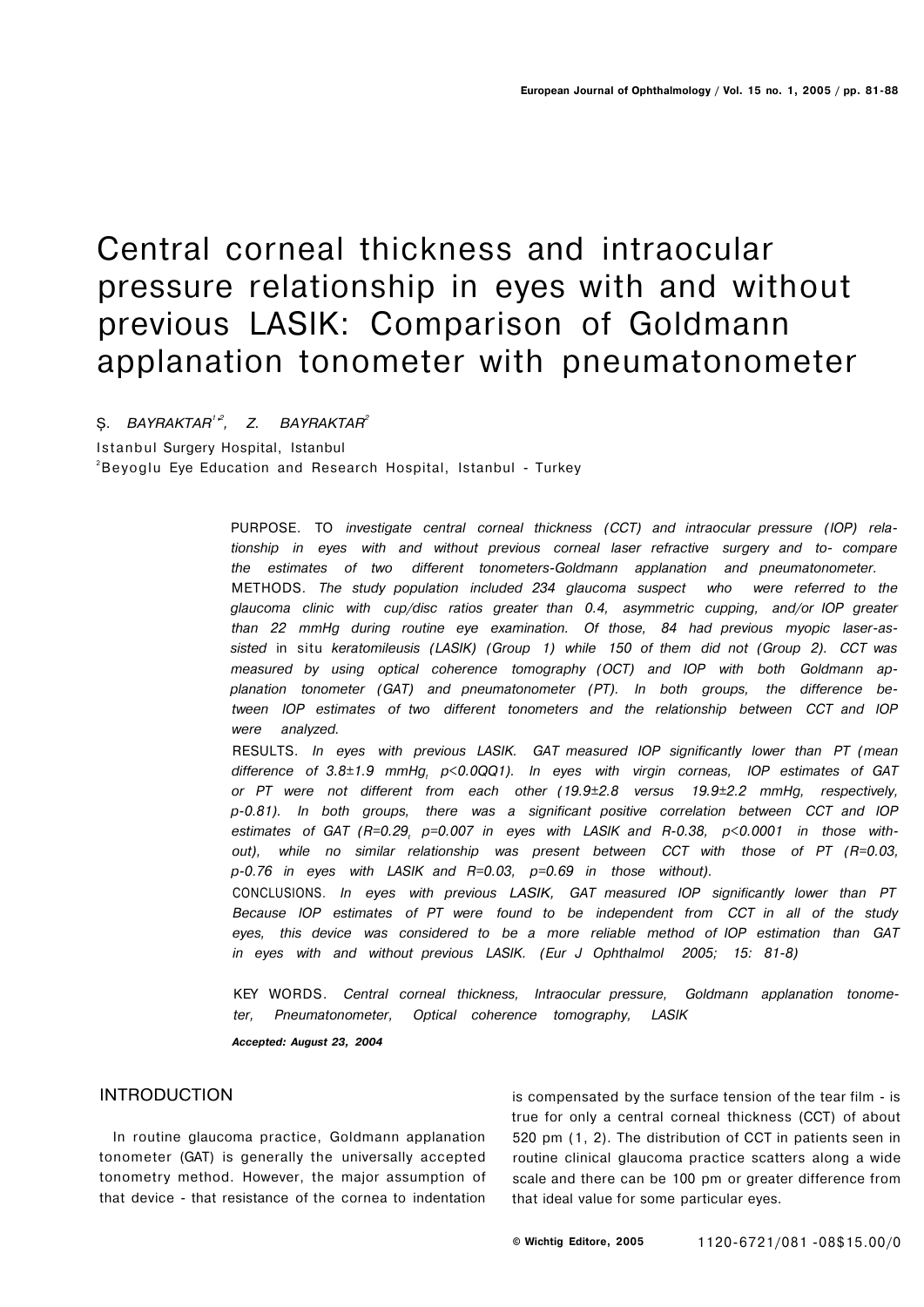A considerable amount of evidence has been accumulated on that subject, and it has been generally accepted by many investigators and clinicians that IOP measure**i** ments obtained with GAT are in fact influenced by CCT (2-5). CCT of ocular hypertensive patients were usually reported to be thicker than normal controls while it was much thinner in eyes with normal tension glaucoma (6- 11). In a recent large controlled trial, it was demonstrated that eyes with thinner corneas carry an increased risk for conversion from ocular hypertension to glaucoma (12). Also, IOP is usually measured artificially, lower following laser corneal refractive surgery (13-18). i

An JOP measurement device that is not affected by CCT will be a clinically useful alternative for estimating true IOP.

In this study, we investigated the relationship between **IOP** estimates of GAT and **PT** with CCT in glaucoma suspects with or without laser-assisted in situ keratomileusis (LASIK). Our patient population included those with cup/disc ratios greater than 0.4, asymrnetric cupping, and/or **IOP** greater than 22 mmHg during routine eye examination. We elected to conduct the study only on glaucoma suspects and were not able to include patients with established glaucoma for two reasons. First, we were trying to discover the influence of LASIK on **lOP-CGT** relationship, but LASIK has been only occasionally performed on patients with established glaucoma. Second, when we tried to explore, the relationship between CCT and IOP and made a comparison of two different tonometers for this aspect, we. found that if we included established glaucoma patients with high **IOP** that caused some difficulty, because IOP-CCT relationship became more complex due to large scatter of **IOP.** j

We preferred to measure CCT by optical coherence tomography (OCT) in order to avoid any potential errors that might-be due to the use of an ultrasonic pachymeter, as OCT was previouslyshown to be a reliable method of assessing corneal thickness (19-22)/ Our study also included eyes with previous LASIK as a separate group in order to draw clinically useful conclusions which coul d then be applied to the whole patient population of a routine glaucoma referral practice,

### METHODS

A total of 234 subjects were enrolled into the study. There were 108 men and 126 women. Mean age was 55.6±28.7 years (range between 17 and 82 years). The study population included all consecutive new patients referred to our glaucoma unit wjth suspected glaucoma during 2002. The diagnosis was/ made when at least one of the following was present: . /

- IOP equal to or higher than 2% mmHg with GAT.
- Suspicious optic disc changes suggestive of glaucoma (cup/disk ratio, equal to or greater than 0.4 and/or asymmetric cup/disk ratios between fellow eyes greater than 0.2).

None of the subjects had been using any glaucoma medications at the time of the study. Patients with known glaucoma or those who were diagnosed with glaucoma after visual field testing and retinal nerve fiber thickness analysis with OCT were excluded from; the study. Eyes wjth IOP higher than 26 mmHg (either tonometer) were also excluded in order to avoid large scatter of IOP data.

Eighty-four patients of our study population had previous LASIK for the correction of myopia and/or myopic astigmatism elsewhere (Group 1). The remaining 150 patients did not have any type of corneal laser refractive surgery (Group; 2). None of the  $\wedge$  in the study had any corneal disease (scar due to keratitis, corneal dystrophia, or trauma), which might have some adverse influence on the CCT measurements;

One eye of each patient was selected to prevent selection bias (selection was made by using computer oriented randomized number). For each of the study eyes, a routine ophthalmologic examination including refraction, visual acuity testing and routine biomicroscopic examination was performed.

The study was carried out in two hospitals. Examination of patents, CCT, and IOP measurement were performed in Istanbul Surgery Hospital's Glaucoma Department. Data collection and statistical analysis were done in Beyoglu Eye Education and Research Hospital.

#### Central corneal thickness measurements

CCT measurements were performed with a commercially available OCT instrument (OCT-1, Humphrey Instruments, San Leandro, CA), This instrument, which uses the principle of Iow coherence interferometry, has been reported to give high resolution -cross sectional images of various ocular tissues, such as the retina, the lens, and the cornea (23, 24). It uses a low coherent diode light at 810 nm wavelength as a light source for scanning. Because OCT device has several clinical applications, such as retinal diseases, glaucoma, arid anterior segment, sev-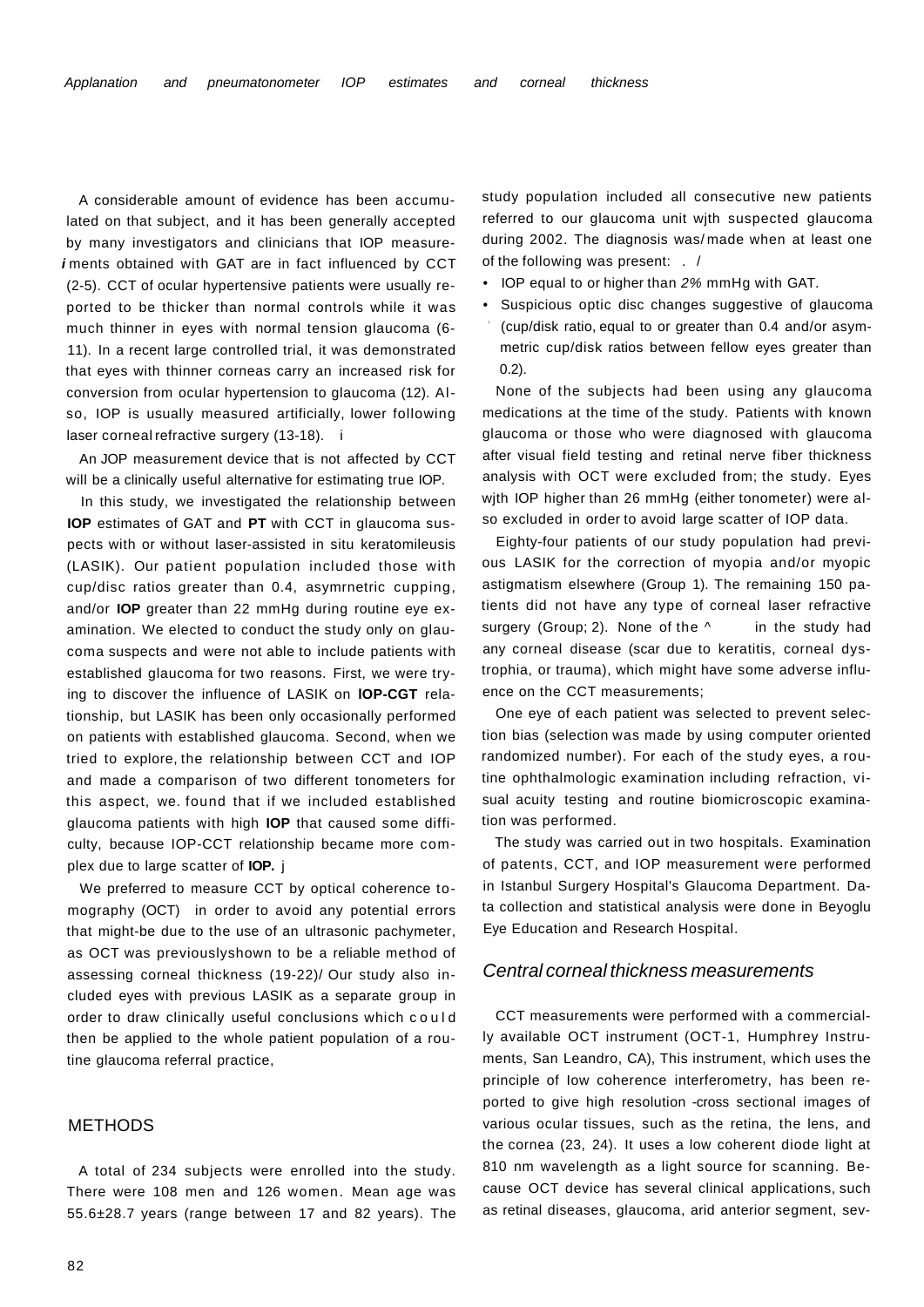eral scanning modes for different purposes are integrated in its software. In this study, the linear scanning mode with a scan length of 2.38 mm was used. By checking the position of the light beam with respect to the cornea on the real time monitor, the linear scan beam was carefully placed on the center of the cornea bisecting the pupil horizontally (Fig. 1A) and pseudo-color images of the cornea were generated (Fig. 1B) At least three consecutive scans were performed in each eye. After recording those images, the process of determination of CCT was performed by using the scan profile display of the instruments\* software. That display shows the amount of light (OCT beam) reflected by the corneal tissue at any selected point in a topographic fashion. The anterior and the posterior corneal surface were identified as two spikes (highest reflectivity) (Fig. 1C). All of the images taken from \ each eye were analyzed by the scan profile display and the image. with the best quality was selected. Then on that image, software-controlled cursors were placed manually at the peak of those two spikes corresponding the anterior and the posterior corneal surfaces. CCT was calculated as the distance between the two highest peaks



**Fig. iC -** The anterior and the posterior corneal surfaces identified as two spikes (highest reflectivity) in the Scan profile display of optical coherence tomography instrument.

| ï                            | Scan                                                                                                                                                                                                 |
|------------------------------|------------------------------------------------------------------------------------------------------------------------------------------------------------------------------------------------------|
| ۱۳                           | Scan Type SingleLine<br>Scan Date: 9-1-2003 ScanLenght: 3.49 mm                                                                                                                                      |
|                              | Eye Information                                                                                                                                                                                      |
| 250<br>3SO<br>300<br>m<br>40 | :OD<br>Eye<br>Eye Length $:23,46$ mm<br>Refraction : 0.00 D<br>At Location<br>:55<br>Curson $28.4$ dB $@246$<br>$\bullet$<br>• Cursor2 :12,6 dB @ 364<br>Cursor <sub>3</sub> :46.7dB Offset : 0.0 dB |

**Fig.1D -** the central corneal thickness was calculated as the distance between these two highest spikes.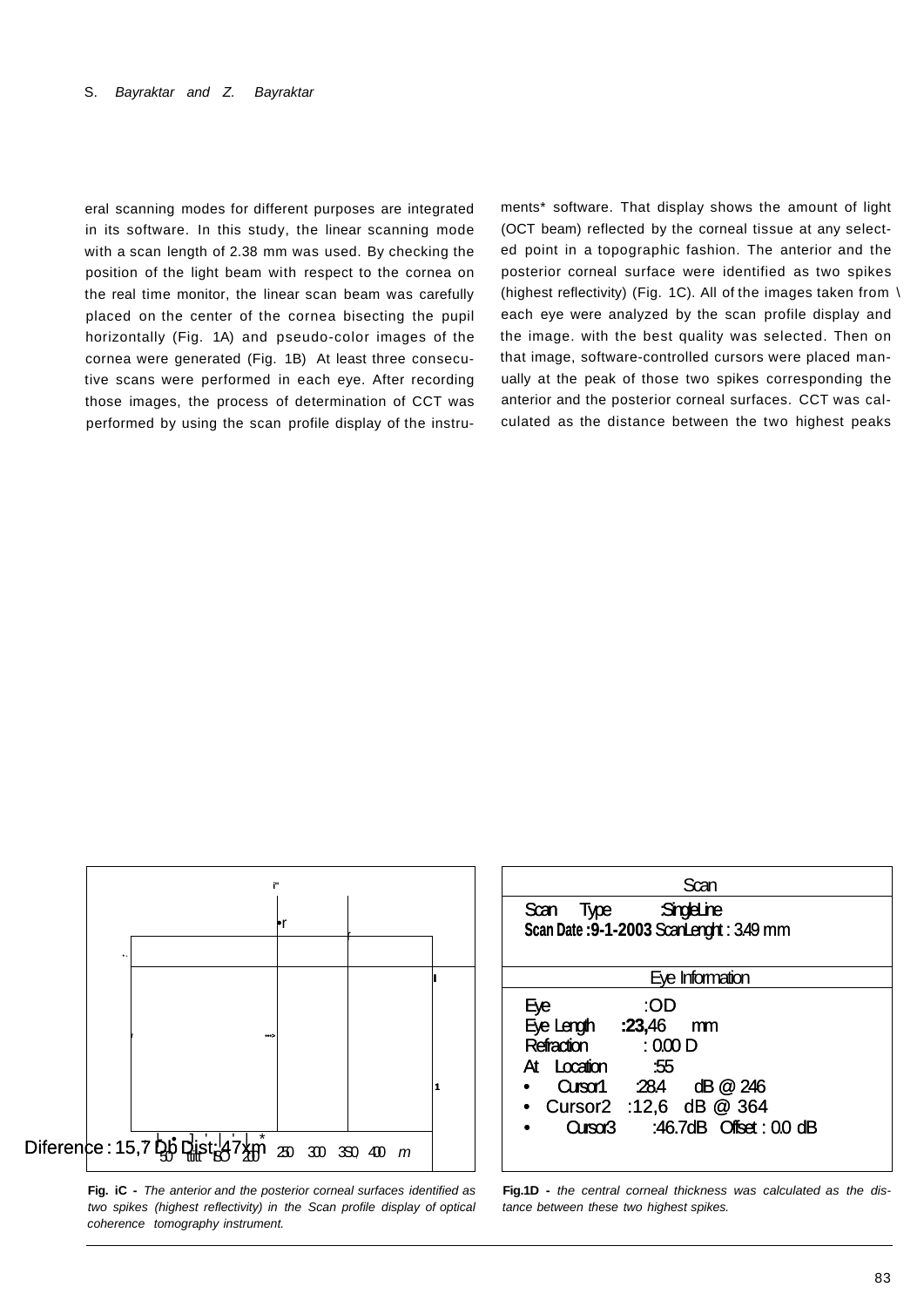

**Fig. 2 -** Relationship between central corned, thickness measurements with Intraocular pressure estimates of pneumatonometer and those of Goldmann applanation tonometer in eyes with previous laser-assited in situ keratomileusis (linear regression prediction lines and 95% confidence intervals).

(Fig. ID). CCT measurements were performed prior to IOP measurements in order to avoid the degradation of OCT images because of possible epithelial injury commonly occurring during IOP testing.

#### Intraocular pressure measurements

IOP measurements were performed by using two different tonometers. The sequence of IOP measurements by the two different devices was randomly determined in each eye in order to avoid any systematic measurement error.

Applanation tonometry readings were obtained with a GAT device (AT 020, Carl Zeiss Jena GmbH, Zeiss Group, Jena) mounted on a Zeiss biomicroscope (Carl Zeiss Jena GmbH, Zeiss Group, Jena). Measurements were taken by using cobalt blue filter after instillation of a topical anesthetic eye drop (Benoxinate hydrochloride 0.4%) and application of fluorescein paper.

PT measurements were performed by using a commercially available device (Model 30 Classic PT, Mentor O and O Inc., Norwell, MD) with the patients in the seated position. Manual tonometry function, was selected from the main menu of the instrument. As soon as the tonometer's probe was touched to the central cornea, the instrument began to display the average IOP and its standard deviation. The actual IOP for the particular eye was recorded when the standard deviation of the measurements was below 1 mmHg for at least 3 seconds.



**Fig. 3 -** Relationship between central corneal thickness measurements With intraocular pressure estimates of pneumatonometer and those of Goldmann applanation tonometer in eyes without previous laser-assited in situ keratomileusis (linear regression prediction lines and 95% confidence intervals).

## Date analysis

gated by the paired samples t-test.

In both groups; average of the IOP differences (IOP difference= **'IOPpneumatonometer ~ IOPapplanation)** Obtained from each **Of** the study eyes with two different tonometers' was calculated and the statistical significance of the difference was investi-

Then, for each of the tonometer types, the correlation of the CCT with the IOP estimates was investigated by separate univariate regression analysis.

Statistical analysis was performed by using the computer program SPSS for Windows, release 7.0. For the current study, p values smaller than 0.05 were considered as statistically significant.

#### RESULTS

Mean CCT in our whole study population was 511.4±50.6 pm. The distribution of the corneal thickness data is shown in Table I.

## Patients with previous LASIK (Group 1)

GAT estimated IOP statistically lower than PT in eyes with previous LASIK. There was 3.8±1,8 mmHg difference between the estimates of those two tonometers (p<0.0001,Tab.ll).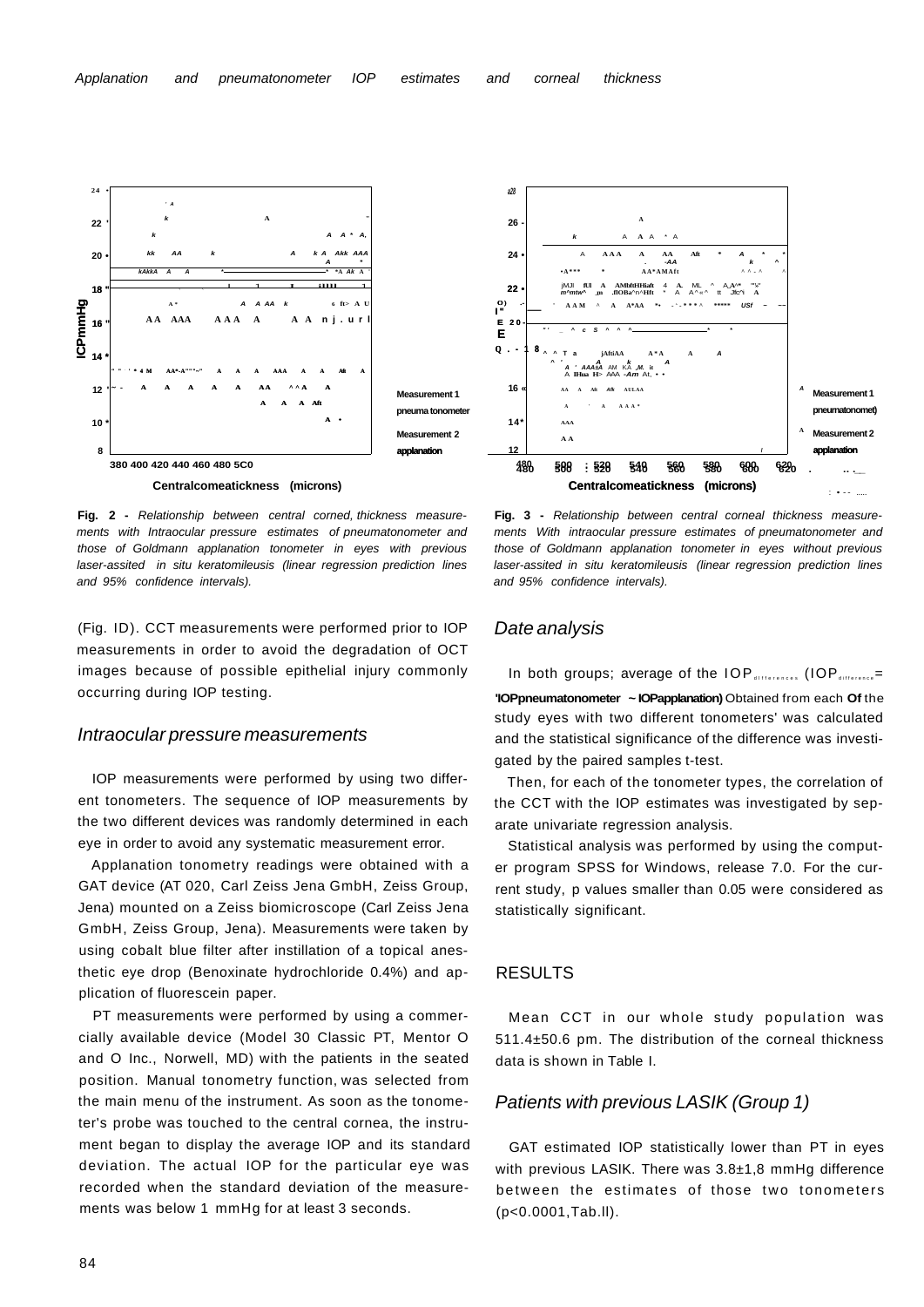In those patients, a statistically significant positive correlation was found between CCT and the IOP estimates of GAT (correlation coefficient, R=0.29, R $^{2}$ =0.08, p=0.007).

 $IOP$ <sub>applanation</sub>=0.02 \* CCT+5.41 (Regression equation 1)

IOP estimates of PT, on the other hand, did not show any correlation with CCT (correlation coefficient, R=0.03,  $R^2 = 0.001$ , p=0.76).

**IOP**<sub>rr</sub>eumatonometer=<sup>°</sup>-<sup>••2</sup> \* CCT+17.67 (Regression equation 2)

In those eyes with previous LASIK, linear regression lines of equations 1 and 2 did not intersect each other and GAT estimated IOP systematically lower than PT in all of the study eyes (Fig. 2).

## Patients without any corneal refractive surgery (Group 2)

In these eyes, it was found that IOP estimates of two different tonometers were not different from each other (p=0.81, Tab. II). Mean IOP estimated-with GAT was 19.9 $\pm$ 2.8 and 19.9  $\pm$  2.2 mmHg with PT.

| TABLE 1 - DISTRIBUTION OF CCT IN THE STUDY |  |  |  |
|--------------------------------------------|--|--|--|
| POPULATION '                               |  |  |  |

|                                                   | Number of<br>patients (%) | Mean $\pm$ SD corneal<br>thickness Lim |
|---------------------------------------------------|---------------------------|----------------------------------------|
| Group 1<br>(patients with LAS IK)                 | 84 (35.9)                 | $457.5 + 35.2$                         |
| Group 2<br>(patients without LAS $IK$ ) 150(64.1) |                           | $541.6 + 27.6$                         |
| All patients                                      | 234 (100)                 | $511.4 \pm 50.6$                       |

**CCT = Central corneal thickness;** 

**LASIK = Laser-assisted in situ keratomileusis** 

GAT estimates were found to be strongly correlated with CCT (correlation coefficient,  $R=0.38$ ,  $R^2=0.14$ , p<0.0001). **Comparison** is the conduction of the set of the conduction of the set of the set of the set of the set of the set of the set of the set of the set of the set of the set of the set of the set of the set of the set of the s

However, there was not any statistically significant cor- \* relation found between CCT and IOP measurements obtained by PT in these patients (correlation coefficient,  $R=0.03$ ,  $R^2=0.001$ ,  $p=0.69$ ).

IOP neumatonometer=0-0026 \* CCT+18.52 (Regression equation 4)

The linear regression lines of equations 3 and 4 intersected each other at around a CCT of 543 pm ip that group of eyes with virgin corneas; i.e., in eyes with a CCT of 543 pm both tonometers would yield the same IOP. GAT estimated IOP higher than PT in eyes with thicker corneas (CCT above 543 pm) and lower in those with thinner ones (Fig. 3).

## **DISCUSSION**

In glaucoma practice, precise and correct measurement of IOP is of utmost importance - not only for making a correct: diagnosis, but also for establishing a target IOP level and monitoring the patient. In recent years, the pitfalls of the GAT, which has been previously accepted as the gold standard of clinical IOP measurement procedure; have begun to Appear in the medical literature. Most of the debate has been centered around the dependence of GAT readings on corneal thickness (6-12). This issue was not only described for ordinary patients in routine glaucoma practice, but also following excimer laser corneal refractive surgery (13-18).

By comparing the true IOP in the anterior chamber with

| <b>TABLE I! - IOP MEASUREMENTS OBTAINED BY USING TWO DIFFERENT TYPES OF TONOMETERS</b> |  |
|----------------------------------------------------------------------------------------|--|
|----------------------------------------------------------------------------------------|--|

|                                    | $IOP$ (mm $Hg$ )<br>applanationtonometer | $IOP$ (mmHg)<br>Pneumatonometer | $IOP$ (mm $Hg$ )<br><b>Difference</b> | P<br>value  |
|------------------------------------|------------------------------------------|---------------------------------|---------------------------------------|-------------|
|                                    | Mean $\pm$ SD                            | Mean $\pm$ SD                   | Mean $\pm$ SD                         |             |
| Group 1<br>(eyes with LAS IK)      | $14.7 \pm 2.5$                           | $18.5 \pm 2.0$                  | $-3.8 \pm 1.9$                        | $< 0.0001*$ |
| " Group 2<br>(eyes without LASI.K) | $19.9 \pm 2.8$                           | $19.9 \pm 2.2$                  | $0.04 \pm 2.2$                        | 0.81        |
| All eyes                           | $18,1 \pm 3.7$                           | $19.4 \pm 2.2$                  | $-1.3 \pm 2.8$                        | $< 0.0001*$ |

**\* Means statistically significant; IOP=lntraocular pressure; LASIK = Laser-assisted'in situ keratomileusis**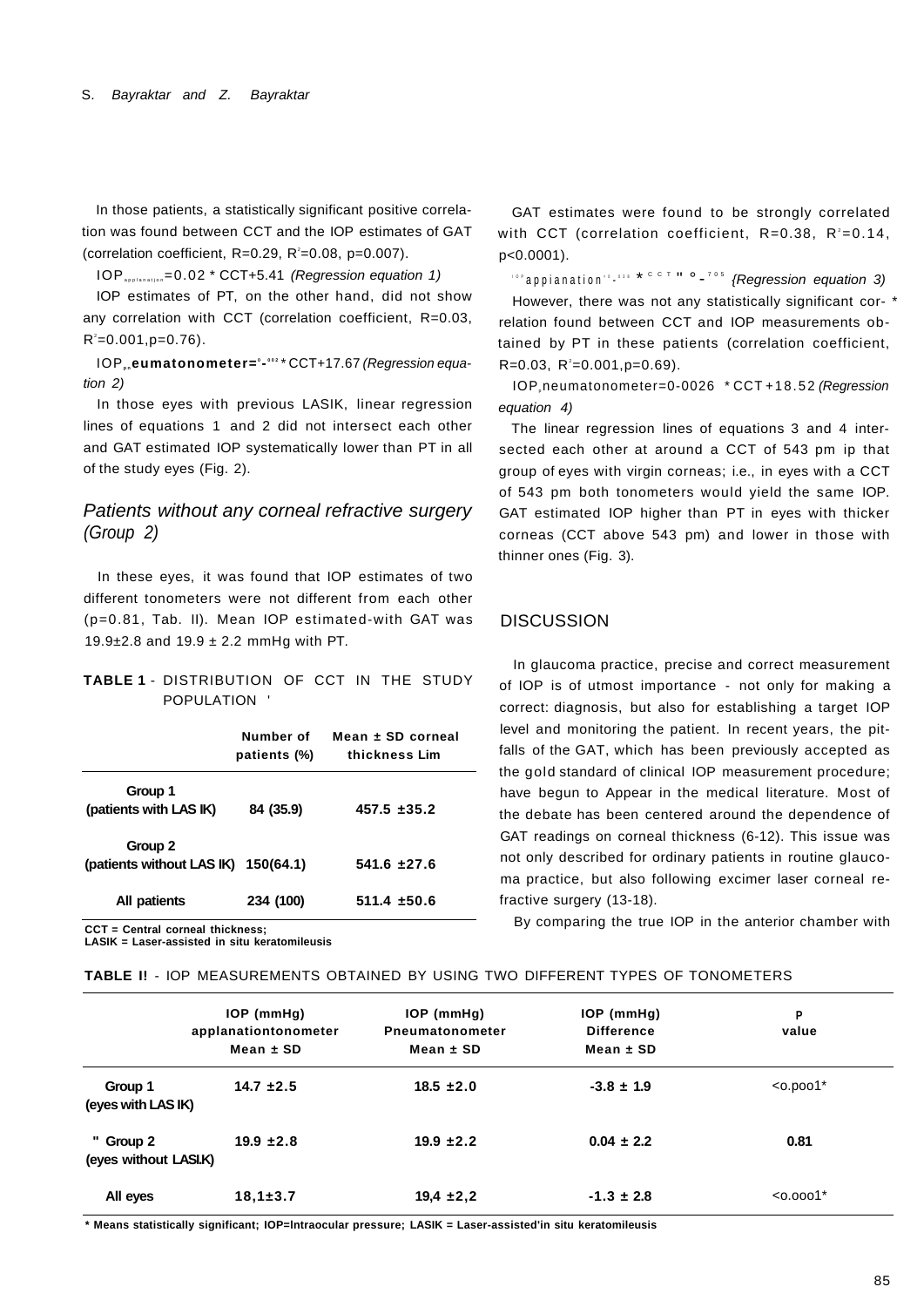**the GAT measurements, Ehlers and associates showed that there was 0.70 mmHg error per 10 pm change of CCT from the ideal value of 520 pm (2). Other studies on the same subject also confirmed the relationship between CCT and GAT-derived IOP measurements. The measurement errors were considerably smaller than the Ehlers et al study and reported to be between 0.18 and 0.32 mmHg for 10 pm change in CCT (3, 4,18).** 

**Because there is common agreement that GAT-derived IOP measurements are indeed influenced by CCT, especially in patients with previous corneal laser refractive surgery, other methods or devices that will be less affected by corneal thickness must be developed, in our study, • we primarily aimed to investigate whether PT could be useful for that purpose. This device uses air pressure as a sensor for measuring the force required in order to bend the cornea (i.e., the IOP) and is reported to be more reliable method of IOP assessment in patients with scarred, edematous, and irregular corneas (25). In previous -studies, IOP measurements obtained with PT were reported to be well correlated with Goldmann applanation tonometer but it was shown to yield higher-pressure estimates (26- 28). In a manometric study comparing PT with Perkins applanation tonometer and with TonoPen, Eisenberg et al concluded that the PT provided the best representation of the true IOP especially within the range of 15 and 25 mmHg, and its estimates were not affected by patient age (29). They also demonstrated that both Perkins applanation tonometer and TonoPen underestimated the manometric true IOP. In another study, Abrams and coauthors have found that the use of both TonoPen and PT yielded superior accuracy and lower variability than the use of handheld applanation tonometer in rabbits (30). Three manometric studies found that excimer laser photoablation of up to 20% of CCT did not significantly reduce the accuracy of the IOP measurements obtained by PT (31- 33). Also, a clinical study found that PT was more reliable than GAT after LASIK surgery (34).** 

**In the current study, we observed approximately 4 mmHg mean difference between the estimates of GAT and PT (i.e., GAT estimates were lower than PT) in the group of eyes with previous LASIK.-GAT estimates showed statistically significant correlation with CCT in that group of eyes. However, IOP estimates of PT did not have a similar relationship with CCT.** 

**In the subgroup of eyes without previous LASIK, on the other hand, average of the IOP measurements obtained by using two different tonometers was not different. How-** **ever, in this group of eyes, IOP measurements obtained by GAT showed a good correlation with CCT, while no relationship was found between the IOP estimates of PT with CCT. In eyes with thick corneas, IOP estimates of GAT were statistically higher than those of PT, while the reverse Was true for eyes with thin corneas (PT estimates were higher than GAT).** 

**Our results are somewhat contradictory with a recent published study; Bhan et al found that PT measurements were more dependent on CCT as compared with GAT in a group of normal eyes free from glaucoma (35). There were 'some differences between their study and ours. First, their patient population included only normal eyes, but our study purposefully included eyes with previous LASIK and patients with glaucoma suspicion. Secondly, in their study they used a different type of PT device: OBF pneumatonometry. We believe that the device they used probably measured something different than we measured in our study and it would be inappropriate to compare our results, which were obtained with a classical PT (Mentor model 30), with their data.** 

**We preferred to measure CCT with the OCT device instead of an ultrasonic pachymeter. The use of OCT for determining CCT is relatively new. In a recent study, CCT was measured by OCT in various types of glaucoma patients, ocular hypertensives, and normal controls and it was found that CCT was higher in OHT when compared with other groups (19). By using OCT, it is possible to obtain noninvasive, noncontact measurements of corneal thickness exactly at the central cornea, because the probe beam can be traced on a real time monitor throughout the procedure (23, 24). In the ultrasonic pachymeter, the precise positioning of the probe is difficult, the exact points of sound reflection are ill defined, and applanation force may disturb the anterior reflecting surface. But we believe that the most superior characteristic of the OCT procedure is its high resolution and reproducibility (20, 21, 23, 24). OCT uses diode light source for imaging and has a resolution of 10 pm while the resolution of ultrasound is about 50 to 100 pm.** 

**In conclusion, we found that the IOP estimates of PT were relatively independent from CCT both in patients with and without previous LASIK. On the other hand, the analysis showed that the IOP estimates of GAT were indeed influenced by CCT in all patients, both with and without LASIK. We found that they were positively correlated with CCT in eyes with and without previous LASIK.** 

**Although the present study did not involve a direct mea-**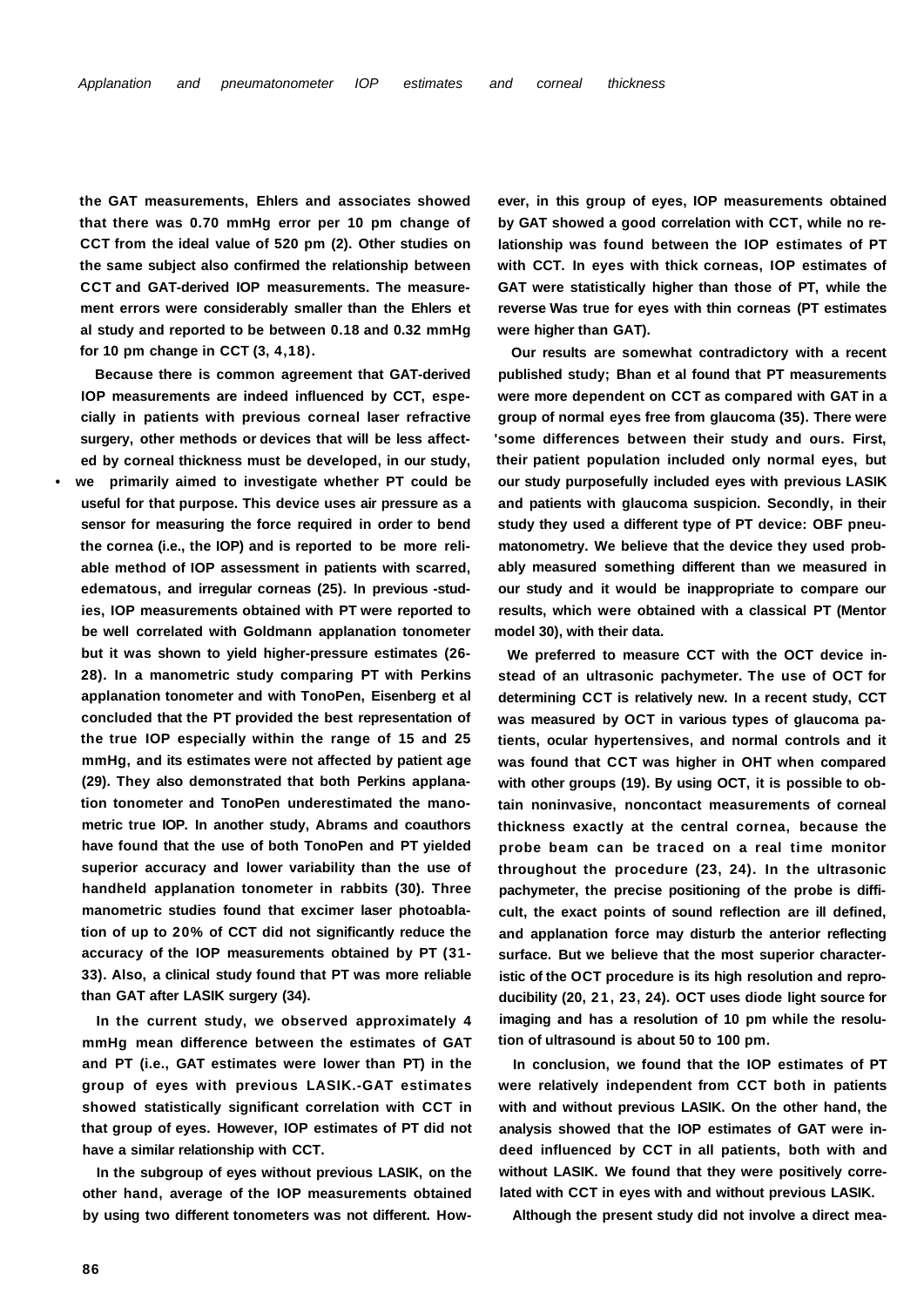surement of IOP by manometry, IOP estimates by using PT may be a useful adjunct to the clinical evaluation of the patients seen in glaucoma clinics. Especially when the full extent of nerve damage or progression of the optic neuropathy is not consistent with the IOP measurements obtained by GAT or for evaluating patients after laser keratorefractive surgery, we recommend the use of PT as a complementary IOP assessment method. We also recommend measuring OCT in those patients. In our clinic, we routinely measure the retinal nerve fiber layer thickness by OCT as a part of the initial work-up of patients referred to us as glaucoma suspect or as early glaucoma, and also obtain CCT measurements by the same device at the same session.

## **REFERENCES**

- **1. Goldmann H, Schmidt T. Ober Applanationstonometrie. Ophthalmotogica 1957; 134:221-42.**
- **2. Ehlers N, Bramsen T, Sperling S. Applanation tonometry and central corneal thickness. Acta Ophthalmol (Copenh) 1975;53:34-43.**
- **3. Whitacre MM, Stein RA, Hassannein K. The effect of corneal thickness on applanation tonometry. Am J Ophthalmol 1993; 115: 592-6.**
- **4. Wolfs RC, Klaver CC, Vingerling JR, et al. Distribution of corneal thickness and its association with intraocular pressure: the Rotterdam study. Am J Ophthalmol 1997; 132: 767-72.**
- **5 Doughty MJ, Zaman ML Human corneal thickness and its impact on intraocular pressjure measures: a review and metaanalysis approach. Surv Ophthalmol 2000; 44:367-408. ' ^**
- **6. Sommer A, Tielsch JM, Katz J, et al. Relationship between intraocular pressure and primary open angle glaucoma among white and black Americans. Arch Ophthalmol 1991; 109:1090-5.**
- **7. Copt RR Thomas R, MermoUd A. Corneal thickness in ocular hypertension, primary open-angle glaucoma and normal tension glaucoma. Arch Ophthalmol 1999; 117:14-6.**
- **8. Herndon LW, Choudri SA, Cox T, et al. Central corneal thickness in normal, glaucomatous and ocular hypertensive eyes. Arch Ophthalmol 1997; 115:1.137-41.**
- **9. Argus WA. Ocular hypertension arid central corneal thickness. Ophthalmology 1995; 102:1810-2.** I
- **10. Morad Y, Sharon E, Hefetz L, et al. Corneal thickness and curvature in normal tension glaucoma'. Am J Ophthalmol 1998;125:164-8.**
- **11. Foster PJ, Wong JS, Wong E, et al. Accuracy of clinical estimates of intraocular pressure in Chinese eyes. Ophthalmology 2000; 107:1816-21.**

**Reprint requests to: §pkru Bayraktar, MD Emintas Qamlik Sitesi B blok D:6 Merdivenkdy 81080 Istanbul, Turkey [sukrubayraktar@yahoo.com](mailto:sukrubayraktar@yahoo.com)** 

- **12. Ocular Hypertension Treatment Study Group. The Ocular Hypertension Treatment Study. Arch Ophthalmol 2002; 120: 701-13.**
- **13. Abbasoglu OE, Bowman WR, Cavanagh DH, et al. Reliability of intraocular pressure measurements after myopic excimer photorefractive keratectomy. Ophthalmology 1998; 105:2193-6.**
- **14. Chatterjee A, Shah S, Bessant DA, et al. Reduction of intraocular pressure after excimer laser photrefractive keratectorny; correlation with pretreatment myopia. Ophthalmology 1897; fQ4: 355-9.**
- **15. Mardelli PG,. Piebenga LW, Whitacre MM, Siegmund KD. The effect of excimer laser photorefractive keratectomy on intraocular pressure measurements using the Goldmann applanation tonometer. Ophthalmology 1997; 104: 945-8.**
- **16. Schipper I, Senn P, Thomann U, Suppiger M. Intraocular pressure after excimer laser photorefractive keratectomy for myopia. J Refract Surg 1995; 11: 366-70.**
- **17. Faucher A, Gregoire J, Blondeau P. Accuracy of Goldmann tonometry after refractive surgery. J Cataract Refract Surg 1997;23:832-8.**
- **18. Emara B, Probst LE, Tmgey DP, et al. Correlation of intraocular pressure and central corneal thickness in normal myopic eyes and after laser in situ keratomileusis. J Cataract Refract Surg 1998; 24:1320-5.**
- **19. Bechmann M, Thiel MJ, Roesen B, Ullrich S, Ulbig MW, Ludwig K. Central corneal thickness determined with optical coherence tomography in various types of glaucoma. Br J Ophthalmol 2000; 84:1233-7.**
- **18. Muscat S, McKay N, Parks S, Kemp E, Keating D. Repeatability and reproducibility of corneal thickness measurements by optical coherence tomography. Invest Ophthalmol Vis Sci 2002; 43:1791-5.**
- **19. Bechmann M, Thiel MJ, Neubauer AS, et al. Central corneal thickness measurement with a retinal optical coherence to-**